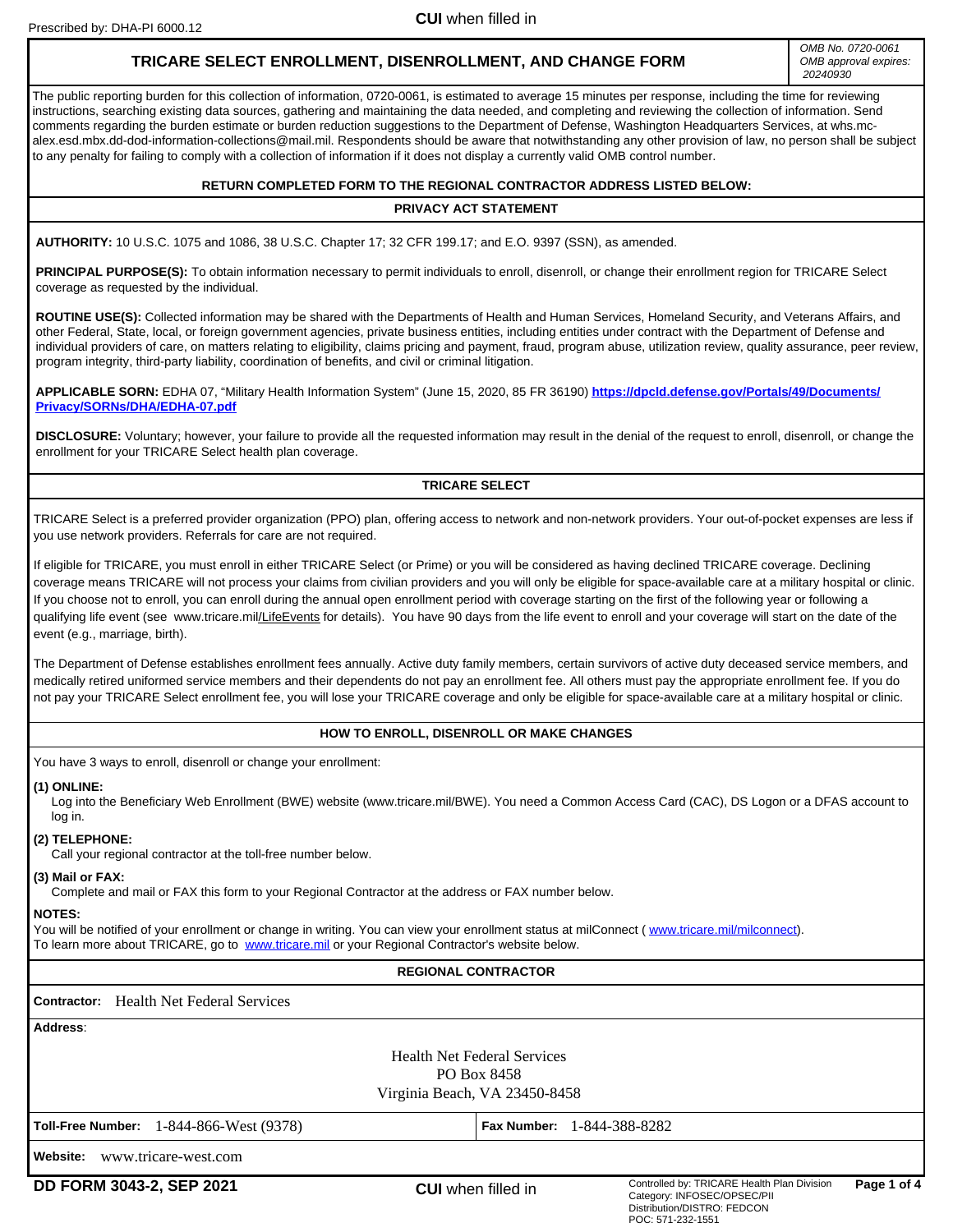**CUI** when filled in

| <b>SPONSOR'S SSN / DBN</b>                                                                                                                   |                                                                                                        |                                                        |  |  |  |  |  |
|----------------------------------------------------------------------------------------------------------------------------------------------|--------------------------------------------------------------------------------------------------------|--------------------------------------------------------|--|--|--|--|--|
| <b>SECTION I - SPONSOR INFORMATION</b>                                                                                                       |                                                                                                        |                                                        |  |  |  |  |  |
| 1. SPONSOR'S NAME (Last, First, Middle Initial)<br>(Must match DEERS)                                                                        | 2. SPONSOR'S SOCIAL SECURITY NUMBER (SSN) (XXX-XX-XXXX)<br>or DoD BENEFITS NUMBER (DBN) (XXXXXXXXX-XX) |                                                        |  |  |  |  |  |
| 3. SPONSOR IS: $(X \text{ one})$<br><b>Active Duty</b><br>Retired                                                                            | <b>Unremarried Former Spouse</b>                                                                       | Deceased (Go to Section II.)                           |  |  |  |  |  |
| 4. SPONSOR'S TELEPHONE NUMBER (Include Area Code)                                                                                            | <b>5. SPONSOR'S E-MAIL ADDRESS</b>                                                                     | <b>6. SPONSOR'S</b><br><b>DATE OF BIRTH (YYYYMMDD)</b> |  |  |  |  |  |
| c. CELL:<br>a. HOME:                                                                                                                         |                                                                                                        |                                                        |  |  |  |  |  |
| b. WORK:                                                                                                                                     |                                                                                                        |                                                        |  |  |  |  |  |
| <b>7. SPONSOR'S RESIDENCE ADDRESS</b>                                                                                                        |                                                                                                        | New                                                    |  |  |  |  |  |
| a. STREET                                                                                                                                    | b. CITY                                                                                                |                                                        |  |  |  |  |  |
| c. STATE<br>d. ZIP CODE<br>$ \bm{\bm{\triangledown}} $                                                                                       | e. COUNTRY                                                                                             |                                                        |  |  |  |  |  |
| 8. SPONSOR'S MAILING ADDRESS (Provide APO or FPO if stationed overseas)                                                                      | Same as residence                                                                                      | New                                                    |  |  |  |  |  |
| a. STREET                                                                                                                                    | b. CITY                                                                                                |                                                        |  |  |  |  |  |
| c. STATE<br>d. ZIP CODE<br>$\vert \mathbf{v} \vert$                                                                                          | e. COUNTRY                                                                                             |                                                        |  |  |  |  |  |
| 9. REQUESTED ACTION FOR ELIGIBLE BENEFICIARIES (X one)                                                                                       | None (go to Section II)<br>Enroll                                                                      | <b>Change Enrollment Region</b><br>Disenroll           |  |  |  |  |  |
|                                                                                                                                              | Decline Coverage<br><b>Effective Date Requested:</b>                                                   |                                                        |  |  |  |  |  |
| <b>SECTION II - ENROLLING FAMILY MEMBER INFORMATION</b> (Use additional copies of this page as necessary)                                    |                                                                                                        |                                                        |  |  |  |  |  |
| 10. a. FAMILY MEMBER NAME (Last, First, Middle Initial)<br>(Must match DEERS)                                                                |                                                                                                        | <b>b. DATE OF BIRTH (YYYYMMDD)</b>                     |  |  |  |  |  |
| <b>c. REQUESTED ACTION</b><br>Enroll<br><b>Change Enrollment Region</b><br>Disenroll                                                         | Decline Coverage                                                                                       | <b>Effective Date Requested:</b>                       |  |  |  |  |  |
| Same as Sponsor<br>New<br>d. ADDRESS (Provide address, if different from Sponsor)                                                            |                                                                                                        |                                                        |  |  |  |  |  |
| $(1)$ HOME:                                                                                                                                  |                                                                                                        |                                                        |  |  |  |  |  |
| (2) MAILING:                                                                                                                                 |                                                                                                        |                                                        |  |  |  |  |  |
| f. E-MAIL ADDRESS<br>e. TELEPHONE NUMBER (Include Area Code)                                                                                 |                                                                                                        |                                                        |  |  |  |  |  |
| (1) HOME:<br>(2) WORK:                                                                                                                       | (3) CELL:                                                                                              |                                                        |  |  |  |  |  |
| 11. a. FAMILY MEMBER NAME (Last, First, Middle Initial)<br>(Must match DEERS)                                                                | <b>b. DATE OF BIRTH (YYYYMMDD)</b>                                                                     |                                                        |  |  |  |  |  |
|                                                                                                                                              | Decline Coverage                                                                                       |                                                        |  |  |  |  |  |
| <b>c. REQUESTED ACTION</b><br><b>Change Enrollment Region</b><br>Enroll<br>Disenroll                                                         |                                                                                                        | <b>Effective Date Requested:</b>                       |  |  |  |  |  |
| Same as Sponsor<br>New<br>d. ADDRESS (Provide address, if different from Sponsor)<br>$(1)$ HOME:                                             |                                                                                                        |                                                        |  |  |  |  |  |
| (2) MAILING:                                                                                                                                 |                                                                                                        |                                                        |  |  |  |  |  |
| e. TELEPHONE NUMBER (Include Area Code)                                                                                                      |                                                                                                        | f. E-MAIL ADDRESS                                      |  |  |  |  |  |
| $(1)$ HOME:<br>(2) WORK:                                                                                                                     | $(3)$ CELL:                                                                                            |                                                        |  |  |  |  |  |
| 12. a. FAMILY MEMBER NAME (Last, First, Middle Initial)<br>(Must match DEERS)                                                                | <b>b. DATE OF BIRTH (YYYYMMDD)</b>                                                                     |                                                        |  |  |  |  |  |
|                                                                                                                                              |                                                                                                        |                                                        |  |  |  |  |  |
| <b>c. REQUESTED ACTION</b><br><b>Effective Date Requested:</b><br>Enroll<br>Disenroll<br><b>Change Enrollment Region</b><br>Decline Coverage |                                                                                                        |                                                        |  |  |  |  |  |
| Same as Sponsor<br>New<br>d. ADDRESS (Provide address, if different from Sponsor)                                                            |                                                                                                        |                                                        |  |  |  |  |  |
| $(1)$ HOME:                                                                                                                                  |                                                                                                        |                                                        |  |  |  |  |  |
| (2) MAILING:                                                                                                                                 |                                                                                                        |                                                        |  |  |  |  |  |
| e. TELEPHONE NUMBER (Include Area Code)                                                                                                      |                                                                                                        | f. E-MAIL ADDRESS                                      |  |  |  |  |  |
| (1) HOME:<br>$(2)$ WORK:                                                                                                                     | $(3)$ CELL:                                                                                            |                                                        |  |  |  |  |  |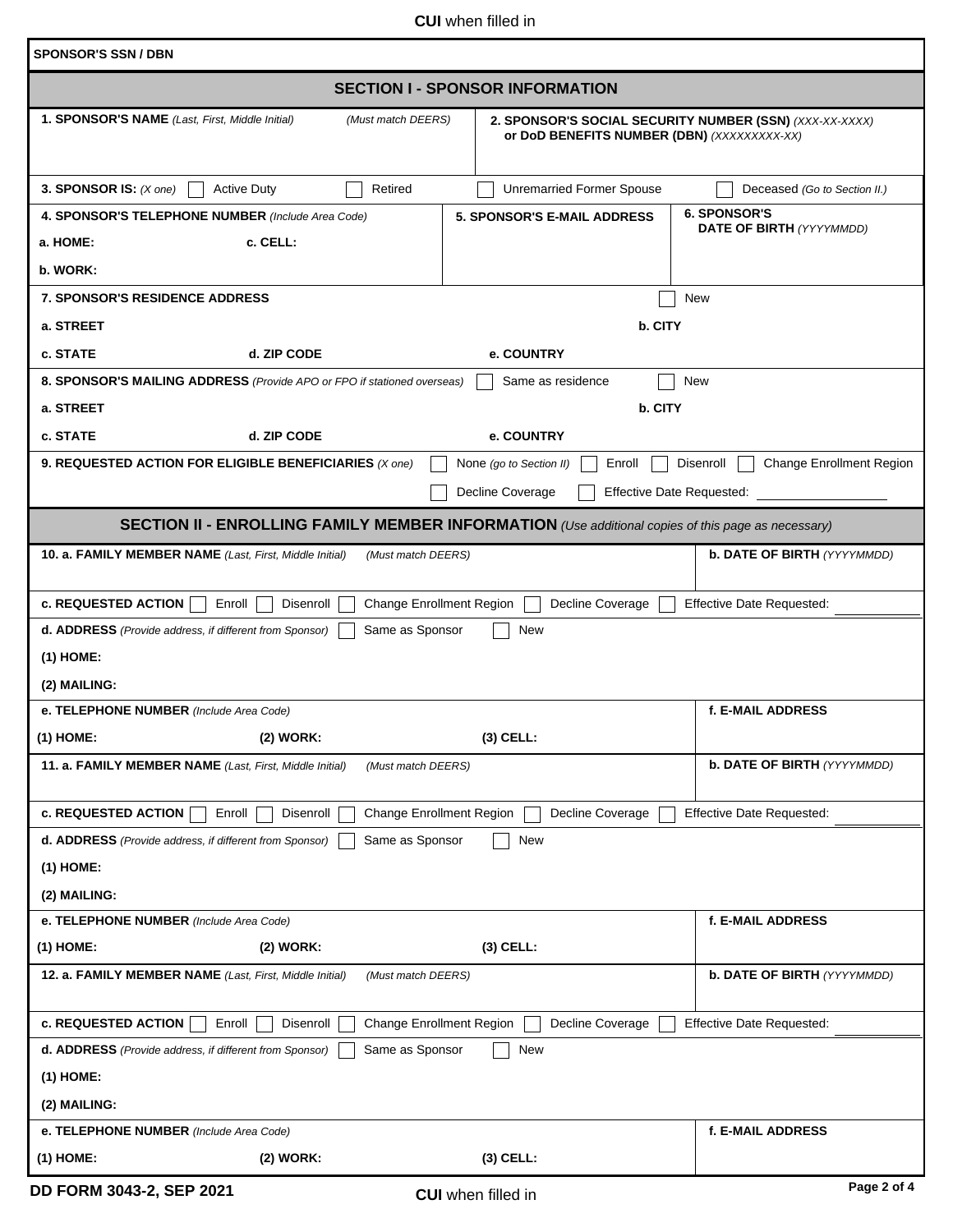**CUI** when filled in

| <b>SPONSOR'S SSN / DBN</b>                                                                                                                                                                                                                                                                                                                                                                                                                                                                                                                                                                                                                            |                                            |                                                           |                          |  |  |  |
|-------------------------------------------------------------------------------------------------------------------------------------------------------------------------------------------------------------------------------------------------------------------------------------------------------------------------------------------------------------------------------------------------------------------------------------------------------------------------------------------------------------------------------------------------------------------------------------------------------------------------------------------------------|--------------------------------------------|-----------------------------------------------------------|--------------------------|--|--|--|
| <b>SECTION III - REASON FOR DISENROLLING OR DECLINING COVERAGE</b>                                                                                                                                                                                                                                                                                                                                                                                                                                                                                                                                                                                    |                                            |                                                           |                          |  |  |  |
| <b>1. NAME OF FAMILY MEMBER:</b>                                                                                                                                                                                                                                                                                                                                                                                                                                                                                                                                                                                                                      |                                            | Gained Other Health Insurance                             | Chose Other TRICARE Plan |  |  |  |
|                                                                                                                                                                                                                                                                                                                                                                                                                                                                                                                                                                                                                                                       |                                            | Other                                                     |                          |  |  |  |
| 2. NAME OF FAMILY MEMBER:                                                                                                                                                                                                                                                                                                                                                                                                                                                                                                                                                                                                                             |                                            | Gained Other Health Insurance                             | Chose Other TRICARE Plan |  |  |  |
|                                                                                                                                                                                                                                                                                                                                                                                                                                                                                                                                                                                                                                                       |                                            | Other                                                     |                          |  |  |  |
| <b>3. NAME OF FAMILY MEMBER:</b>                                                                                                                                                                                                                                                                                                                                                                                                                                                                                                                                                                                                                      |                                            | Gained Other Health Insurance<br>Chose Other TRICARE Plan |                          |  |  |  |
|                                                                                                                                                                                                                                                                                                                                                                                                                                                                                                                                                                                                                                                       |                                            | Other                                                     |                          |  |  |  |
| <b>4. NAME OF FAMILY MEMBER:</b>                                                                                                                                                                                                                                                                                                                                                                                                                                                                                                                                                                                                                      |                                            | Gained Other Health Insurance                             | Chose Other TRICARE Plan |  |  |  |
|                                                                                                                                                                                                                                                                                                                                                                                                                                                                                                                                                                                                                                                       |                                            | Other                                                     |                          |  |  |  |
|                                                                                                                                                                                                                                                                                                                                                                                                                                                                                                                                                                                                                                                       | <b>SECTION IV - OTHER HEALTH INSURANCE</b> |                                                           |                          |  |  |  |
| PLEASE IDENTIFY IF ANYONE IS CURRENTLY COVERED BY OTHER HEALTH INSURANCE.                                                                                                                                                                                                                                                                                                                                                                                                                                                                                                                                                                             |                                            |                                                           |                          |  |  |  |
| 1. TRICARE Supplement (no other information is needed)                                                                                                                                                                                                                                                                                                                                                                                                                                                                                                                                                                                                |                                            |                                                           |                          |  |  |  |
| 2. Medical Insurance:                                                                                                                                                                                                                                                                                                                                                                                                                                                                                                                                                                                                                                 | a. Person(s) Covered:                      |                                                           |                          |  |  |  |
|                                                                                                                                                                                                                                                                                                                                                                                                                                                                                                                                                                                                                                                       |                                            |                                                           | e. Policy Effective Date |  |  |  |
| b. Policy Holder Name:                                                                                                                                                                                                                                                                                                                                                                                                                                                                                                                                                                                                                                | c. Carrier Name:                           | d. Policy Number:                                         |                          |  |  |  |
|                                                                                                                                                                                                                                                                                                                                                                                                                                                                                                                                                                                                                                                       |                                            |                                                           |                          |  |  |  |
| 3. Dental Insurance:                                                                                                                                                                                                                                                                                                                                                                                                                                                                                                                                                                                                                                  | a. Person(s) Covered:                      |                                                           |                          |  |  |  |
| b. Policy Holder Name:                                                                                                                                                                                                                                                                                                                                                                                                                                                                                                                                                                                                                                | c. Carrier Name:                           | d. Policy Number:                                         | e. Policy Effective Date |  |  |  |
| 4. Vision Insurance:                                                                                                                                                                                                                                                                                                                                                                                                                                                                                                                                                                                                                                  | a. Person(s) Covered:                      |                                                           |                          |  |  |  |
| b. Policy Holder Name:                                                                                                                                                                                                                                                                                                                                                                                                                                                                                                                                                                                                                                | c. Carrier Name:                           | e. Policy Effective Date<br>d. Policy Number:             |                          |  |  |  |
|                                                                                                                                                                                                                                                                                                                                                                                                                                                                                                                                                                                                                                                       |                                            |                                                           |                          |  |  |  |
| 5. Prescription Insurance:                                                                                                                                                                                                                                                                                                                                                                                                                                                                                                                                                                                                                            | a. Person(s) Covered:                      |                                                           |                          |  |  |  |
| b. Policy Holder Name:                                                                                                                                                                                                                                                                                                                                                                                                                                                                                                                                                                                                                                | c. Carrier Name:                           | d. Policy Number:                                         | e. Policy Effective Date |  |  |  |
|                                                                                                                                                                                                                                                                                                                                                                                                                                                                                                                                                                                                                                                       |                                            |                                                           |                          |  |  |  |
| <b>SECTION V - SIGNATURE (REQUIRED)</b>                                                                                                                                                                                                                                                                                                                                                                                                                                                                                                                                                                                                               |                                            |                                                           |                          |  |  |  |
| I understand it is my responsibility to comply with all TRICARE Select policies and procedures. By signing this form, I certify the information provided is<br>true and accurate. Federal funds are involved in this program and any false claims, statements, comments, or concealment of a material fact may be<br>subject to fine and/or imprisonment under applicable Federal law.                                                                                                                                                                                                                                                                |                                            |                                                           |                          |  |  |  |
| 2. RELATIONSHIP TO SPONSOR<br>1. SIGNATURE OF SPONSOR, SPOUSE, OR<br>3. DATE SIGNED (YYYYMMDD)<br>OTHER LEGAL GUARDIAN OF BENEFICIARY                                                                                                                                                                                                                                                                                                                                                                                                                                                                                                                 |                                            |                                                           |                          |  |  |  |
|                                                                                                                                                                                                                                                                                                                                                                                                                                                                                                                                                                                                                                                       |                                            |                                                           |                          |  |  |  |
|                                                                                                                                                                                                                                                                                                                                                                                                                                                                                                                                                                                                                                                       |                                            |                                                           |                          |  |  |  |
| <b>ENROLLMENT NOTE:</b> Your regional contractor will process your enrollment, disenrollment or change request to be effective on the date<br>requested or the date of event (e.g., initial eligibility, marriage, birth) as appropriate. If your regional contractor receives your enrollment<br>request within 90-days of loss of other TRICARE or healthcare coverage, your TRICARE Select coverage starts on the day after the loss of<br>your other coverage. You should confirm the enrollment or change before obtaining care by calling your Regional Contractor or by viewing<br>your enrollment on milConnect (www.tricare.mil/milconnect). |                                            |                                                           |                          |  |  |  |
| DISENROLLMENT NOTE: If you voluntarily disenroll or do not pay your enrollment fee, you will only have space available care at a<br>military hospital or clinic. You may re-enroll during the next open enrollment period or within 90-days of a qualifying life event (see<br>www.tricare.mil/LifeEvents for details). You have 90-days from the life event to enroll and your coverage will start on the date of the<br>event (e.g., marriage, birth).                                                                                                                                                                                              |                                            |                                                           |                          |  |  |  |

**PAYMENT OPTIONS**: See Section VI on next page.